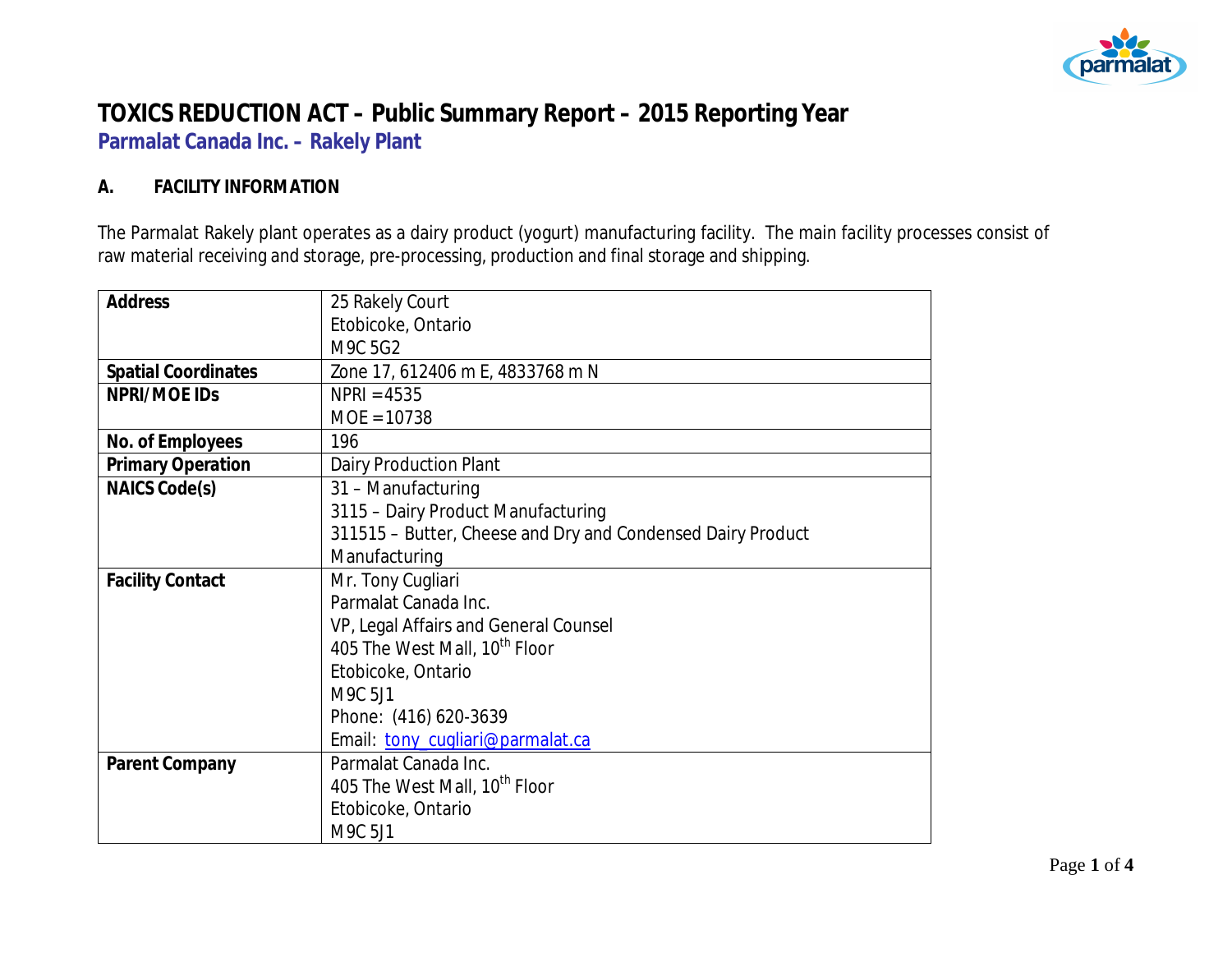

### **B. TOXIC SUBSTANCE ACCOUNTING**

| <b>Substances Reported</b>    | CAS#      | <b>Primary Use/Source</b> |
|-------------------------------|-----------|---------------------------|
| <b>NPRI Part 1 Substances</b> |           |                           |
| Nitric acid                   | 7697-37-2 | Clean-in-place chemicals  |
| Nitrate ion                   | NA - 17   | Clean-in-place process    |
| Sulphuric acid                | 7664-93-9 | Wastewater treatment      |

## **Accounting Details**

|                              | <b>Accounting Quantities</b> |                |                          |                |                                               |
|------------------------------|------------------------------|----------------|--------------------------|----------------|-----------------------------------------------|
| Substance/Category           | 2014                         | 2015           | <b>Annual Comparison</b> |                | Reason for Change                             |
|                              | (tonne)                      | (tonne)        | (tonne)                  | $(\%)$         |                                               |
| Nitric acid                  |                              |                |                          |                |                                               |
| Used                         | $>10$ to 100                 | $>10$ to $100$ | $(-) > 1$ to 10          | $(-)7.20$      | Decreased usage of products containing nitric |
|                              |                              |                |                          |                | acid.                                         |
| Created                      |                              | $\Omega$       | $\overline{0}$           | $\Omega$       | n/a                                           |
| <b>Contained in Product</b>  | 0                            | $\Omega$       | 0                        | $\Omega$       | n/a                                           |
| Released to Air              | 0                            | 0              | $\overline{0}$           | $\theta$       | n/a                                           |
| <b>Released to Water</b>     | $\overline{0}$               | $\overline{0}$ | $\overline{0}$           | $\overline{0}$ | n/a                                           |
| <b>Transfer for Disposal</b> | $\overline{0}$               | $\Omega$       | $\Omega$                 | $\Omega$       | n/a                                           |
| Transfer for Recycle         | $\overline{0}$               | $\Omega$       | $\Omega$                 | $\Omega$       | n/a                                           |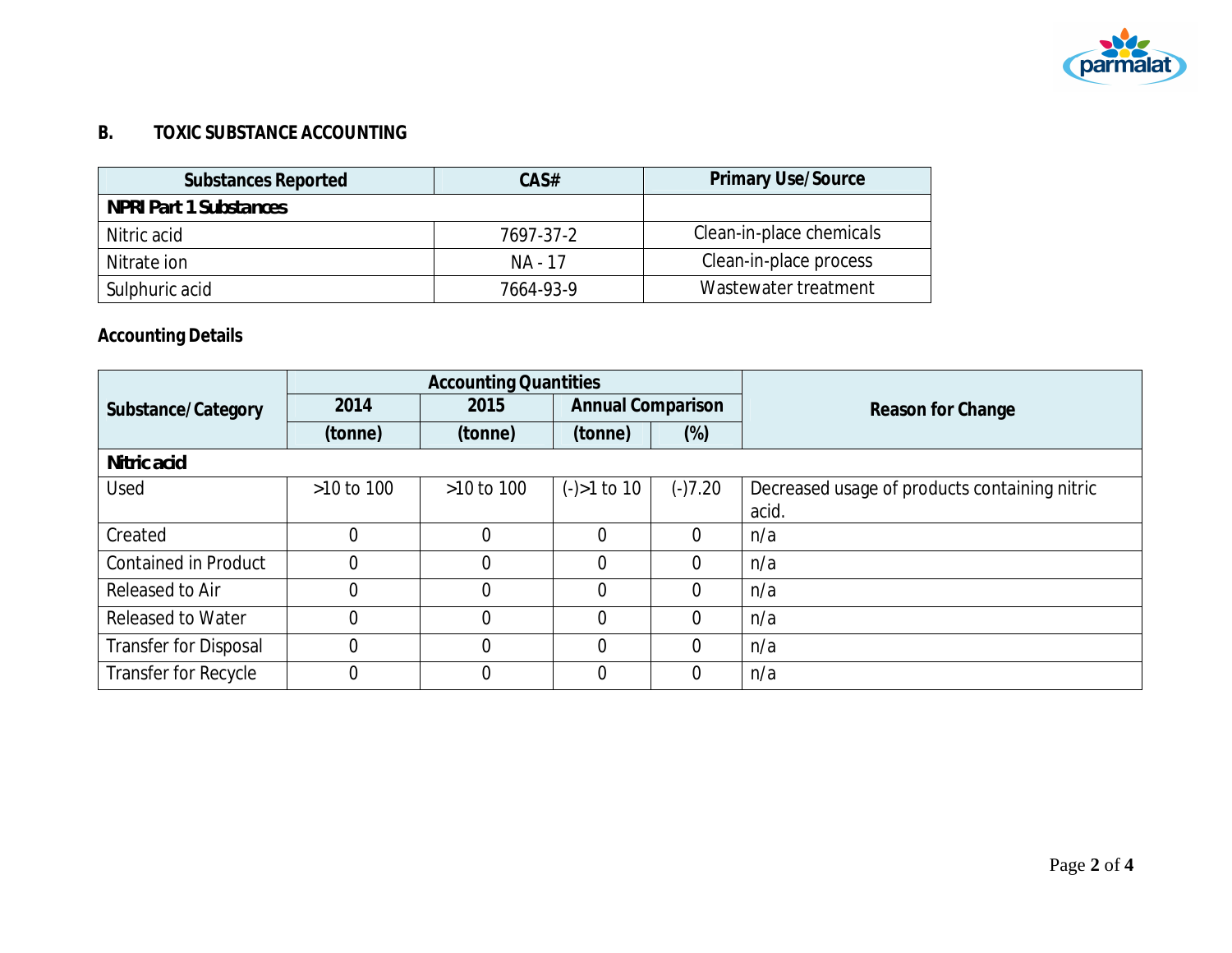

|                              | <b>Accounting Quantities</b> |                |                          |                |                                                        |
|------------------------------|------------------------------|----------------|--------------------------|----------------|--------------------------------------------------------|
| Substance/Category           | 2014                         | 2015           | <b>Annual Comparison</b> |                | Reason for Change                                      |
|                              | (tonne)                      | (tonne)        | (tonne)                  | $(\%)$         |                                                        |
| Nitrate ion                  |                              |                |                          |                |                                                        |
| Used                         | $\overline{0}$               | $\Omega$       | 0                        | $\overline{0}$ | n/a                                                    |
| Created                      | >10 to 100                   | >10 to 100     | $(-) > 1$ to 10          | $(-)7.20$      | Decreased usage of products containing nitric<br>acid. |
| <b>Contained in Product</b>  | $\overline{0}$               | $\overline{0}$ | $\overline{0}$           | $\overline{0}$ | n/a                                                    |
| Released to Air              | $\overline{0}$               | $\Omega$       | $\overline{0}$           | $\overline{0}$ | n/a                                                    |
| <b>Released to Water</b>     | $\mathbf 0$                  | $\overline{0}$ | $\overline{0}$           | $\overline{0}$ | n/a                                                    |
| <b>Transfer for Disposal</b> | 12.745                       | 11.827         | $(-)0.918$               | $(-)7.20$      | Decreased usage of products containing nitric<br>acid. |
| Transfer for Recycle         | $\mathbf 0$                  | $\overline{0}$ | $\mathbf 0$              | $\overline{0}$ | n/a                                                    |
| Sulphuric acid               |                              |                |                          |                |                                                        |
| Used                         | >10 to 100                   | >10 to 100     | $(-) > 10$ to<br>100     | $(-)20.18$     | Decreased usage for clean-in-place activities.         |
| Created                      | 0                            | $\Omega$       | 0                        | $\Omega$       | n/a                                                    |
| <b>Contained in Product</b>  | $\overline{0}$               | $\overline{0}$ | $\overline{0}$           | $\overline{0}$ | n/a                                                    |
| Released to Air              | $\mathbf 0$                  | $\mathbf 0$    | $\mathbf 0$              | $\overline{0}$ | n/a                                                    |
| <b>Released to Water</b>     | 0                            | $\overline{0}$ | $\overline{0}$           | $\overline{0}$ | n/a                                                    |
| <b>Transfer for Disposed</b> | 0                            | 0              | 0                        | $\overline{0}$ | n/a                                                    |
| Transfer for Recycle         | 0                            | $\Omega$       | 0                        | $\theta$       | n/a                                                    |